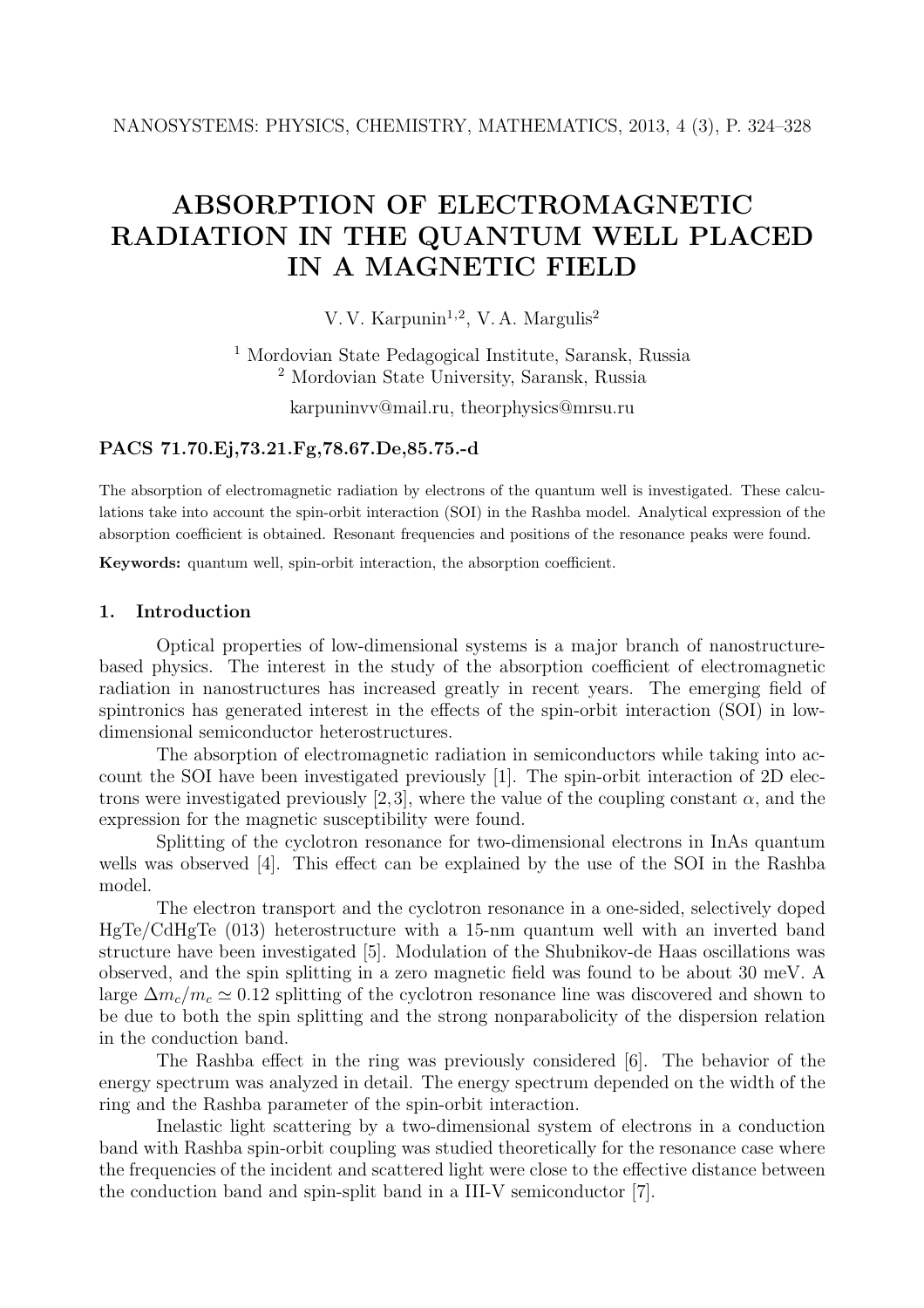#### **2. Absorption coefficient**

In this paper we studied the absorption coefficient of electromagnetic radiation in the quantum well with (SOI). The Hamiltonian has the form [3]

$$
H = \frac{1}{2m^*}(p_x + \frac{e}{c}By)^2 + \frac{p_y^2}{2m^*} + \frac{p_z^2}{2m^*} + \alpha \mathbf{v} \left[ \boldsymbol{\sigma} \times \frac{\mathbf{p} - \frac{e}{c}\mathbf{A}}{\hbar} \right],
$$

the vector potential of magnetic field **A** is  $A = (-By, 0, 0)$ .

The electron energy spectrum of the problem has the form [3]

$$
E_s^{\pm} = \hbar\omega_c[s \pm \sqrt{(1/2 - g\beta/2)^2 + \gamma^2 s}] + \varepsilon_0, s \ge 1
$$

$$
E_0 = \hbar\omega_c(1/2 - g\beta/2) + \varepsilon_0, s = 0,
$$

where  $\beta = m^*/2m_0$ ,  $\gamma^2 = \alpha^2/A\hbar\omega_c$ ,  $A = \hbar^2/2m^*$ ,  $\varepsilon_0$  — is the lower level of the electron energy in the well  $\alpha$  — coupling constant  $m^*$  — effective electron mass  $m_0$  — free electron mass in the well,  $\alpha$  — coupling constant,  $m^*$  — effective electron mass,  $m_0$  — free electron mass,  $\omega_c = eB/m^*c$  — cyclotron frequency, g — g factor of electrons.

The electronic transitions with the change s, but without changing the sign (plusplus, or minus-minus transitions) correspond to the cyclotron resonance [3]. Also introduced was the concept of the combined resonance responsible for transitions with a change of sign and the change s [3].

The wave functions has the form: [1]

$$
\begin{pmatrix} f_1 \\ f_2 \end{pmatrix} = \begin{pmatrix} \sum_{s=0}^{\infty} a_s \psi_s \\ \sum_{s=0}^{\infty} b_s \psi_s \end{pmatrix},
$$

where  $\psi_s$  — oscillator functions,  $a_s$ ,  $b_s$  — coefficient of expansion  $f_1$  and  $f_2$  respectively.

$$
a_{s-1}^{(s)} = \pm i \sqrt{\frac{\sqrt{(\frac{1}{2} - \beta)^2 + \gamma^2 s} \mp (\frac{1}{2} - \beta)}{2\sqrt{(\frac{1}{2} - \beta)^2 + \gamma^2 s}}},
$$

$$
b_s^{(s)} = \sqrt{\frac{\sqrt{(\frac{1}{2} - \beta)^2 + \gamma^2 s} \pm (\frac{1}{2} - \beta)}{2\sqrt{(\frac{1}{2} - \beta)^2 + \gamma^2 s}}}.
$$

The remaining coefficients  $a_t^{(s)}$  and  $b_t^{(s)}$  equal to zero [1].<br>Then the transition matrix elements due to electromagne Then the transition matrix elements due to electromagnetic radiation has the form

$$
\langle (f_1 f_2) | H_R | \begin{pmatrix} f_1 \\ f_2 \end{pmatrix} \rangle = \langle (f_1 f_2) \begin{pmatrix} \sum_{s'=1}^{\infty} a_{s'} H_R \psi_{s'} \\ \sum_{s'=1}^{\infty} b_{s'} H_R \psi_{s'} \end{pmatrix} \rangle = \frac{ie\hbar}{m^* l_0} \sqrt{\frac{2\pi \hbar N_f}{\epsilon \omega}}
$$

$$
\times \left( \sum_{s=0}^{\infty} \sum_{s'=1}^{\infty} a_s^* a_{s'} \left( \sqrt{\frac{s+1}{2}} \delta_{s,s'-1} - \sqrt{\frac{s}{2}} \delta_{s,s'+1} \right) + b_s^* b_{s'} \left( \sqrt{\frac{s+1}{2}} \delta_{s,s'-1} - \sqrt{\frac{s}{2}} \delta_{s,s'+1} \right) \right), \tag{1}
$$

 $l_0$  — is a magnetic length,  $\delta_{s,s'}$  — Kronecker delta symbol,  $N_f$  — number of photons,  $H_R$  — operator of the electron-photon interaction operator of the electron-photon interaction.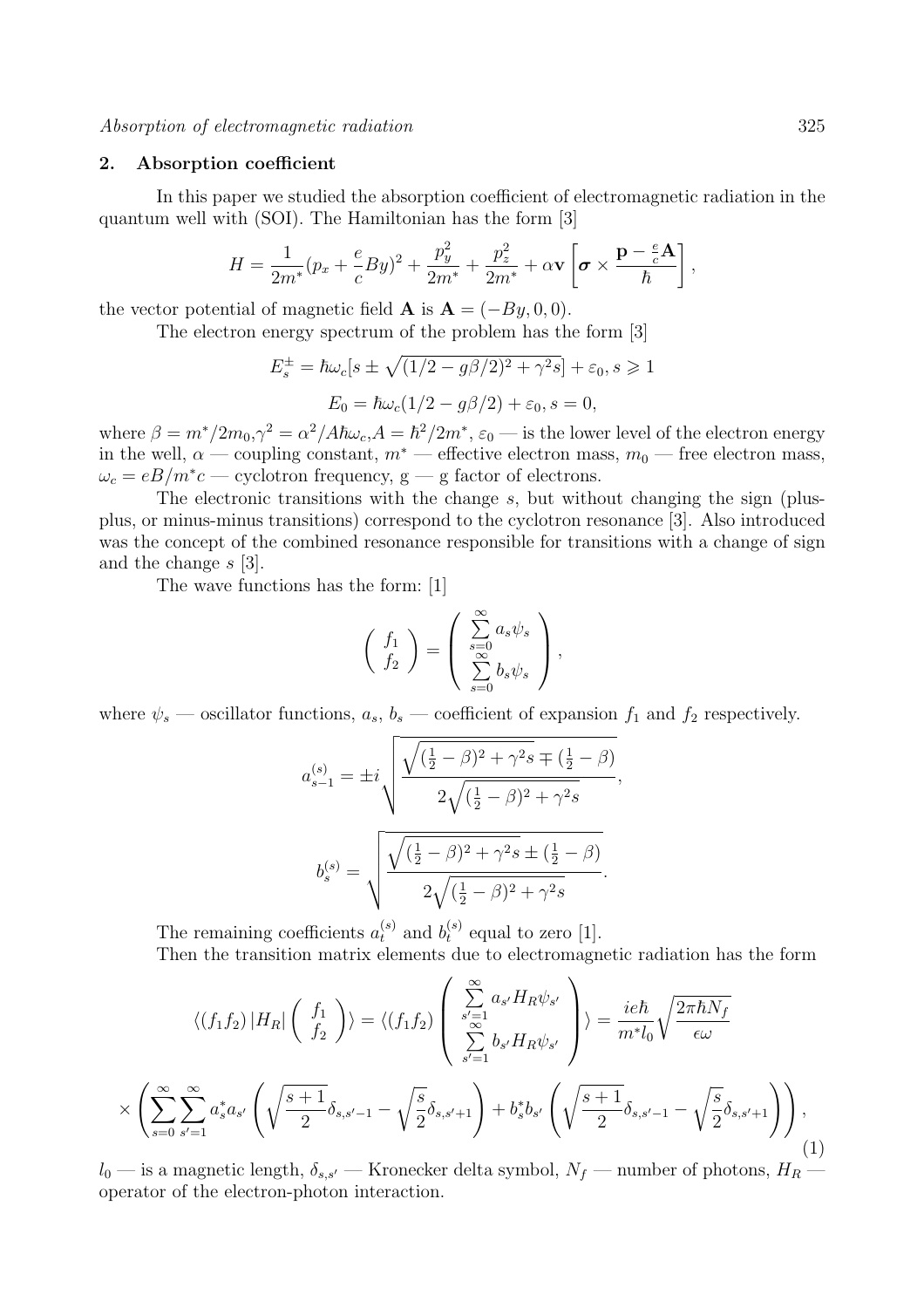326 *V. V. Karpunin, V. A. Margulis*

We consider the case of a non-degenerate electron gas. Expression for the absorption due to these transitions are given by

$$
\Gamma(\omega) = \frac{2\pi\sqrt{\epsilon(\omega)}n}{c\hbar N_f} \left[1 - \exp\left(-\frac{\hbar\omega}{T}\right)\right]
$$

$$
\times \sum_{\alpha} \sum_{\beta} f_0(E_{\alpha}) |\langle (f_1 f_2) | H_R| \left(\frac{f_1}{f_2}\right) \rangle|^2 \delta(E_{\alpha} - E_{\beta} + \hbar\omega), \qquad (2)
$$

where  $\alpha, \beta$  — quantum numbers of the electron to initial and final states,  $f_0$  — is the electronic-Boltzmann distribution function,  $\epsilon(\omega)$  — real part of the dielectric constant,  $\omega$  frequency of the photon,  $(1 - \exp(-\hbar \omega/T))$  — takes into account the stimulated emission<br>of photons  $\delta(r)$  — Dirac delta function  $n$  — the concentration of electrons. Under the of photons,  $\delta(x)$  — Dirac delta function,  $n$  — the concentration of electrons. Under the condition  $\hbar \omega \gg T$  this term will be neglected. This expression (2) is similar to that used<br>in [8] in [8].

We obtain the following expression for the absorption coefficient using (1) and (2):

$$
\Gamma(\omega) = \frac{2\pi\sqrt{\epsilon}n}{c\hbar N_f} \frac{e^2\hbar^2}{m^{*2}l_0^2} \frac{2\pi\hbar N_f}{\epsilon\omega} \sum_{s=0}^{\infty} \sum_{s'=1}^{\infty} \left(\frac{s+1}{2} \delta_{s,s'-1} - \frac{s}{2} \delta_{s,s'+1}\right)
$$

$$
\times (a_s a_{s'} a_s^* a_{s'}^* + b_s a_{s'} a_s^* b_{s'}^* + a_s b_s^* a_{s'}^* b_{s'} + b_s b_{s'} b_s^* b_{s'}^* ) f_0(E_s^{\pm}) \delta(E_s^{\pm} - E_{s'}^{\pm} + \hbar\omega). \tag{3}
$$
is also that the least  $s'$  is a small to any. It is the largest level, or which is a electron.

It is clear that the least  $s'$  is equal to one. It is the lowest level on which an electron found after the absorption of a photon can be found after the absorption of a photon.

After calculating the sum from s we obtain:

$$
\Gamma(\omega) = \frac{2\pi\sqrt{\epsilon}n}{c\hbar N_f} \frac{e^2\hbar^2}{m^*2l_0^2} \frac{2\pi\hbar N_f}{\epsilon\omega} \sum_{s'=1}^{\infty} \frac{s'}{2}
$$
\n
$$
(a_{s'-1}a_{s'}a_{s'-1}^*a_{s'}^* + b_{s'-1}a_{s'}a_{s'-1}^*b_{s'}^* + a_{s'-1}b_{s'-1}^*a_{s'}^*b_{s'} + b_{s'-1}b_{s'}b_{s'-1}^*b_{s'}^*)f_0(E_{s'-1}^{\pm})\delta(E_{s'-1}^{\pm} - E_{s'}^{\pm} + \hbar\omega)
$$
\n
$$
- \frac{2\pi\sqrt{\epsilon}n}{c\hbar N_f} \frac{e^2\hbar^2}{m^{*2}l_0^2} \frac{2\pi\hbar N_f}{\epsilon\omega} \sum_{s'=1}^{\infty} \frac{s'+1}{2}
$$
\n
$$
(a_{s'+1}a_{s'}a_{s'+1}^*a_{s'}^* + b_{s'+1}a_{s'}a_{s'+1}^*b_{s'+1}^*a_{s'}^*b_{s'+1}a_{s'}^*b_{s'+1}b_{s'}b_{s'+1}^*b_{s'}^*)f_0(E_{s'+1}^{\pm})\delta(E_{s'+1}^{\pm} - E_{s'}^{\pm} + \hbar\omega).
$$
\n(4)

We take into account the broadening of delta peaks using the Lorentz formula [8]. The following expression of the absorption coefficient is given by:

$$
\frac{\Gamma(\omega)}{\Gamma_0} = \sum_{s'=1}^{\infty} \frac{\omega_c}{\omega} \frac{s'}{2} (a_{s'-1} a_{s'} a_{s'-1}^* a_{s'}^* + b_{s'-1} a_{s'} a_{s'-1}^* b_{s'}^* + a_{s'-1} b_{s'-1}^* a_{s'} b_{s'} + b_{s'-1} b_{s'} b_{s'-1}^* b_{s'}^*)
$$
\n
$$
\times f_0(E_{s'-1}^\pm) \frac{1}{1 + \tau^2 ((E_{s'-1}^\pm - E_{s'}^\pm) \hbar^{-1} + \omega)^2} - \sum_{s'=1}^{\infty} \frac{\omega_c}{\omega} \frac{s' + 1}{2} (a_{s'+1} a_{s'} a_{s'+1}^* a_{s'}^* + b_{s'+1} a_{s'} a_{s'+1}^* b_{s'}^* + a_{s'+1} b_{s'+1}^* a_{s'}^* b_{s'} + b_{s'+1} b_{s'} b_{s'+1}^* b_{s'}^*)
$$
\n
$$
\times f_0(E_{s'+1}^\pm) \frac{1}{1 + \tau^2 ((E_{s'+1}^\pm - E_{s'}^\pm) \hbar^{-1} + \omega)^2},
$$
\n(5)

where we introduced

$$
\Gamma_0 = \frac{4\pi}{c\sqrt{\epsilon}} \frac{e^2 \tau}{m^*} n,
$$

 $\tau$  — phenomenological relaxation time.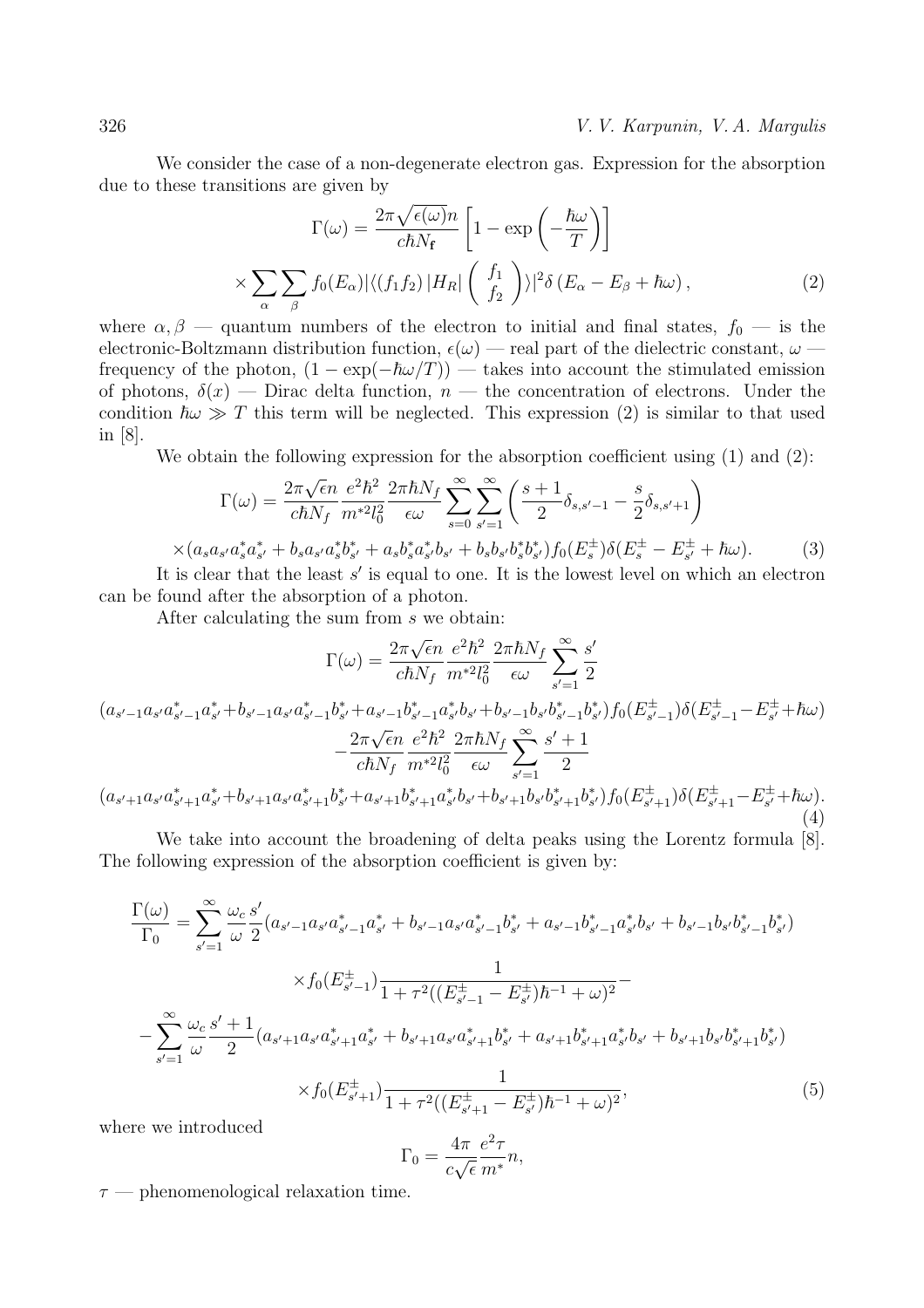

Fig. 1. The dependence of the absorption of electromagnetic radiation on the radiation frequency.  $\gamma^2 = 11$ ,  $\beta = 0.25$ ,  $T = 100$ K



Fig. 2. The dependence of the absorption of electromagnetic radiation on the radiation frequency.  $\gamma^2 = 7$ ,  $\beta = 0.25$ ,  $T = 100$ K

The graph of the absorption coefficient as a function of electromagnetic radiation frequency is presented in fig. 1,2. The right wing of graph is almost smooth, however, the left wing contains a series of peaks due to the electronic transitions between discrete levels. The smooth form of the right wing at high-frequencies is stipulated by the distribution function  $f_0(E_{s'+1}^{\pm})$ .<br>The resonance

The resonance curve in the absence of the SOI is shown in fig. 3.